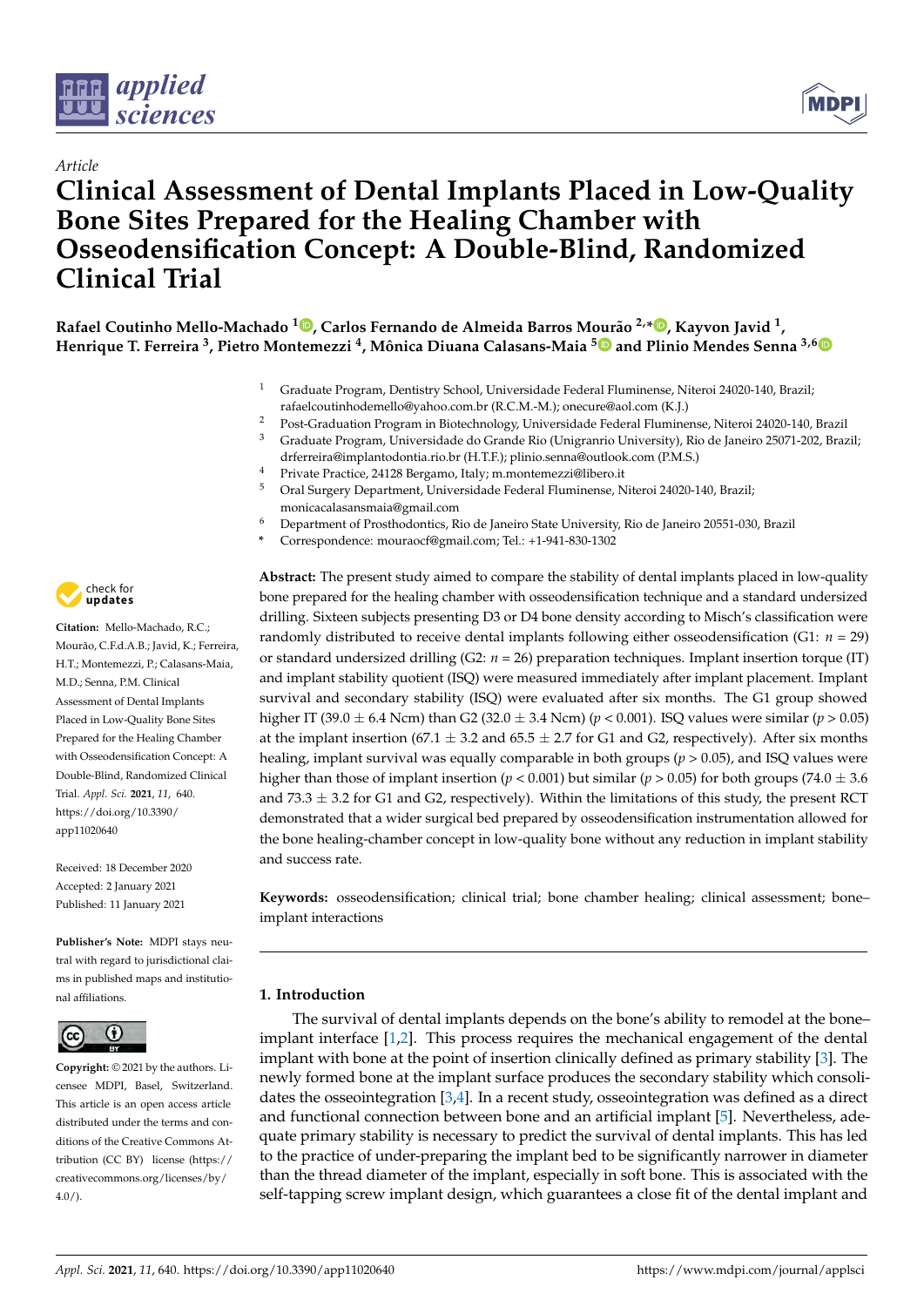bone [\[6,](#page-9-0)[7\]](#page-9-1). Although this widely used surgical technique can achieve high insertion torque (IT) or implant stability quotient (ISQ) values, it can produce excessive strain on the bone, which causes transient necrosis in the surrounding bone and may delay or impair bone remodeling [\[8](#page-9-2)[,9\]](#page-9-3). Further, friction between the dental implant and bone could damage the implant surface owing to the release of titanium particles [\[10\]](#page-9-4). Thus, the under-preparation of the implant bed produces high primary stability; however, it increases peri-implant remodeling and subsequent stability loss during the short-term healing [\[11\]](#page-9-5).

In contrast, it has been hypothesized that larger osteotomies (where the implant-bed diameter is slightly wider than the implant core diameter) can create a "healing chamber" at the bone–implant interface  $[6,7,12,13]$  $[6,7,12,13]$  $[6,7,12,13]$  $[6,7,12,13]$ . Recently, this was also defined as a "healing gap" [\[14\]](#page-9-8). In this hypothesis, the space at the bone–implant interface is fulfilled by the coagulum which favors bone healing at the interface while ensuring that instrumented bone to remodel away from the surface of the implant. Although significantly lower final IT and implant stability quotient (ISQ) values are associated with this approach, it facilitates faster biological healing since the healing gaps are rapidly filled with woven bone at the initial stages [\[13\]](#page-9-7). However, in low-quality bone, the reduced initial contact of the implant with bone may not guarantee adequate primary stability, negatively affecting osseointegration, especially if immediate loading or provisionalization is desired.

Recently, a new surgical instrumentation approach called osseodensification has been developed [\[15\]](#page-9-9), which is a non-extraction drilling technique that leverages controlled bone expansion through plastic bone deformation and compaction autografting to produce an implant bed without excavating bone tissue. As a result, an increase in the implant's primary stability has been reported due to the densification and the compaction autografting of the implant bed walls [\[15](#page-9-9)[,16\]](#page-9-10). This denser bone interface would minimize the need to undersize the osteotomy to achieve adequate primary stability, and it may even allow the use of healing chamber in low-quality bone.

Although osseodensification has been reported to enhance the clinical outcomes of implants in several clinical scenarios, with a high implant stability and survival rate in both short- and long-term studies [\[16–](#page-9-10)[22\]](#page-9-11), it is important to investigate if the use of this technique to use the healing chamber concept leads to a more predictable outcome for the immediate loading of implants. Therefore, the purpose of this study was to evaluate the primary and secondary stability of dental implants placed in low-quality bone sites prepared for the healing chamber concept with osseodensification compared to a standard undersized drilling protocol.

## **2. Materials and Methods**

#### *2.1. Study Design*

A prospective parallel-arm randomized controlled trial (RCT) was conducted at the Oral Implantology clinic at Unigranrio University (Rio de Janeiro, Brazil) between March 2019 and September 2019. The study adhered to the ethical values of the Declaration of Helsinki and was approved by the local ethics committee (#7021401700005283). All participants were informed of the study's procedure and objectives and were included only after providing informed written consent. To ensure the quality and transparency of this randomized clinical trial, the authors followed the CONSORT statement [\[23,](#page-9-12)[24\]](#page-9-13).

#### *2.2. Sample-Size Calculation and Randomization*

A priori power analysis (two-tail t-test between two independent samples with equal group sizes) was used for sample size estimation, based on the results of a pilot study. Previously, it was reported that the osseodensification technique improves implant stability by approximately 25% [\[25\]](#page-9-14); thus, an effect size of 25% on implant stability was assumed. A sample of at least 17 dental implants in each group would be required to achieve 0.80 power at a significance level of 0.05 (SPSS version 22.0; IBM Corporation, Armonk, NY, USA). Considering an expected drop-out rate of 30%, a minimum sample size of 23 implants was selected in the present study. Opaque envelopes were used as a randomization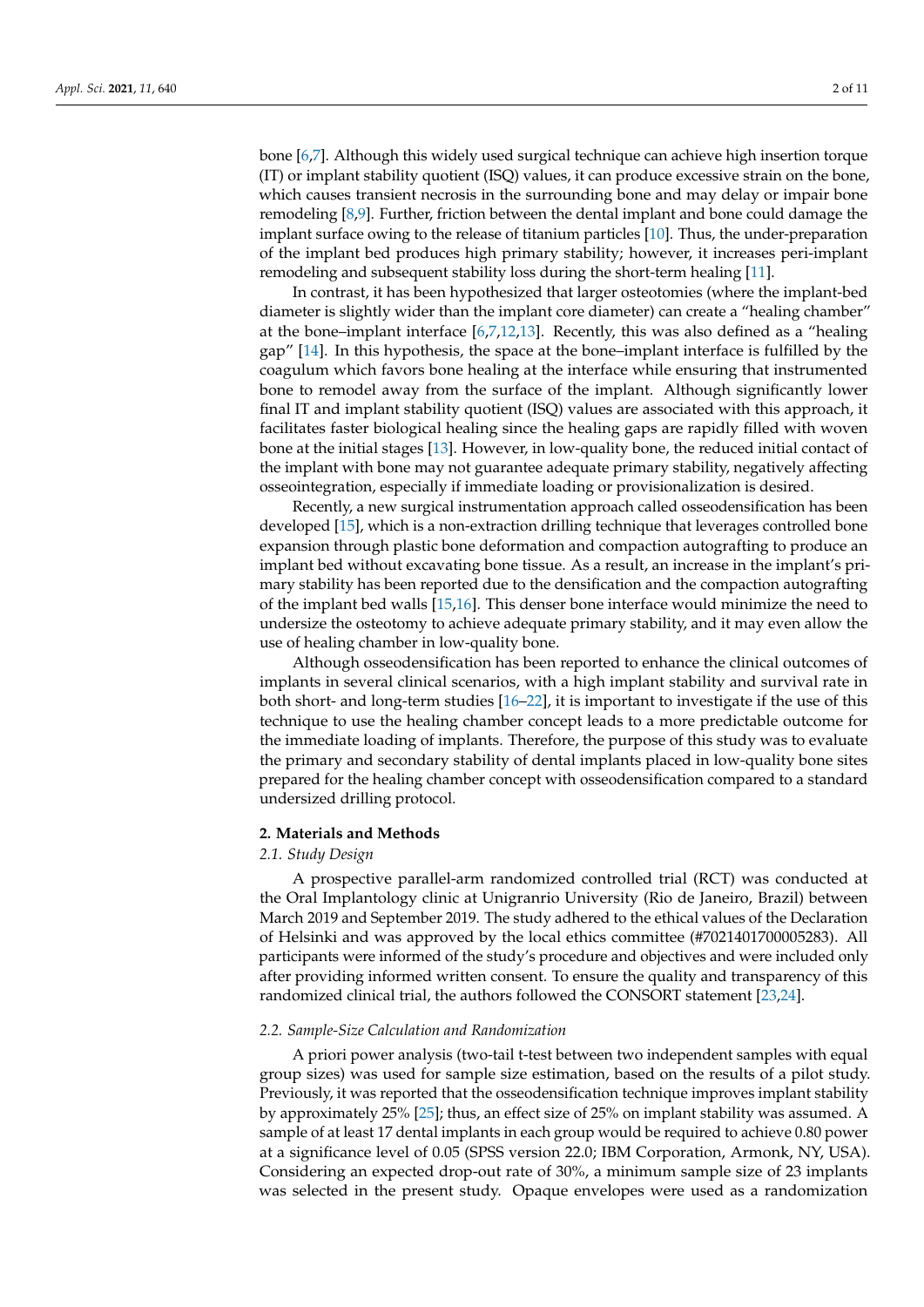method to assign each implantation site to receive one of two bone preparation techniques: osseodensification drills with healing chamber (test group—G1) or standard undersized drilling (control group—G2).

# *2.3. Inclusion and Exclusion Criteria*

The complete medical and dental history of each participant was collected. Participants older than 18 years of age, requiring oral rehabilitation of the upper jaw were included [\[24\]](#page-9-13). Excluded criteria were: insufficient bone for implant therapy; a visible lack of primary stability at the time of implant insertion (low primary stability was considered when <30 Ncm or ISQ value < 60 for immediate loading [\[26](#page-9-15)[,27\]](#page-9-16)); decompensated metabolic diseases; motor difficulties that impeded or hampered hygiene; pregnancy; periodontal disease without previous treatment; and a history of smoking, radiotherapy, or the use of bisphosphonates.

Bone quality was assessed in the preoperative cone-beam computed tomographic (CBCT) images. A standard CBCT (5i-CAT® Cone Beam 3-D Imaging System, Imaging Sciences International, Hatfield, PA, USA) was used with standard exposure parameters set and operated by the same technician to minimize variation in the intensity of the voxel values between the patients [\[28](#page-9-17)[,29\]](#page-9-18). The DICOM images were loaded into the Blue Sky Plan software (version 4.2.5; Blue Sky Bio, Grayslake, IL, USA), and a virtual implant was positioned in each implantation site. Next, using the "density value measure (Hu)" tool [\[30](#page-9-19)[–33\]](#page-10-0), the bone density (BD) at the implantation site was determined by the mean of the voxels' grey values for trabecular bone in the cervical, body, and apical regions (Figure [1\)](#page-2-0). Following Misch's classification to determine bone quality [\[34\]](#page-10-1), only implantation sites presenting BD values of 150–350 and 350–850, corresponding to D4 and D3 bone qualities, respectively, were included in the present study [\[35](#page-10-2)[,36\]](#page-10-3). The CBCT evaluations of each implantation site were performed by an independent expert (CFABM) who had no contact with the patients.

<span id="page-2-0"></span>

**Figure 1.** The bone density at the implantation site was determined as the mean of the grey values (Hu) of trabecular bone from cervical, body and apical regions.

#### *2.4. Surgical Procedures*

In the osseodensification group (G1), bone preparation was performed using tapered multifluted burs (Densah Bur; Versah, MI, USA) at 1200 rpm counterclockwise rotation under saline irrigation (Figure [2A](#page-3-0)). The drilling sequence is shown in Table [1.](#page-3-1) The burs compact bone at the interface and the final diameter of 3.8 mm (VT2838, information from the manufacturer) allow the formation of a healing chamber between the implant (3.5 mm diameter) and bone interface (Figure [3\)](#page-4-0).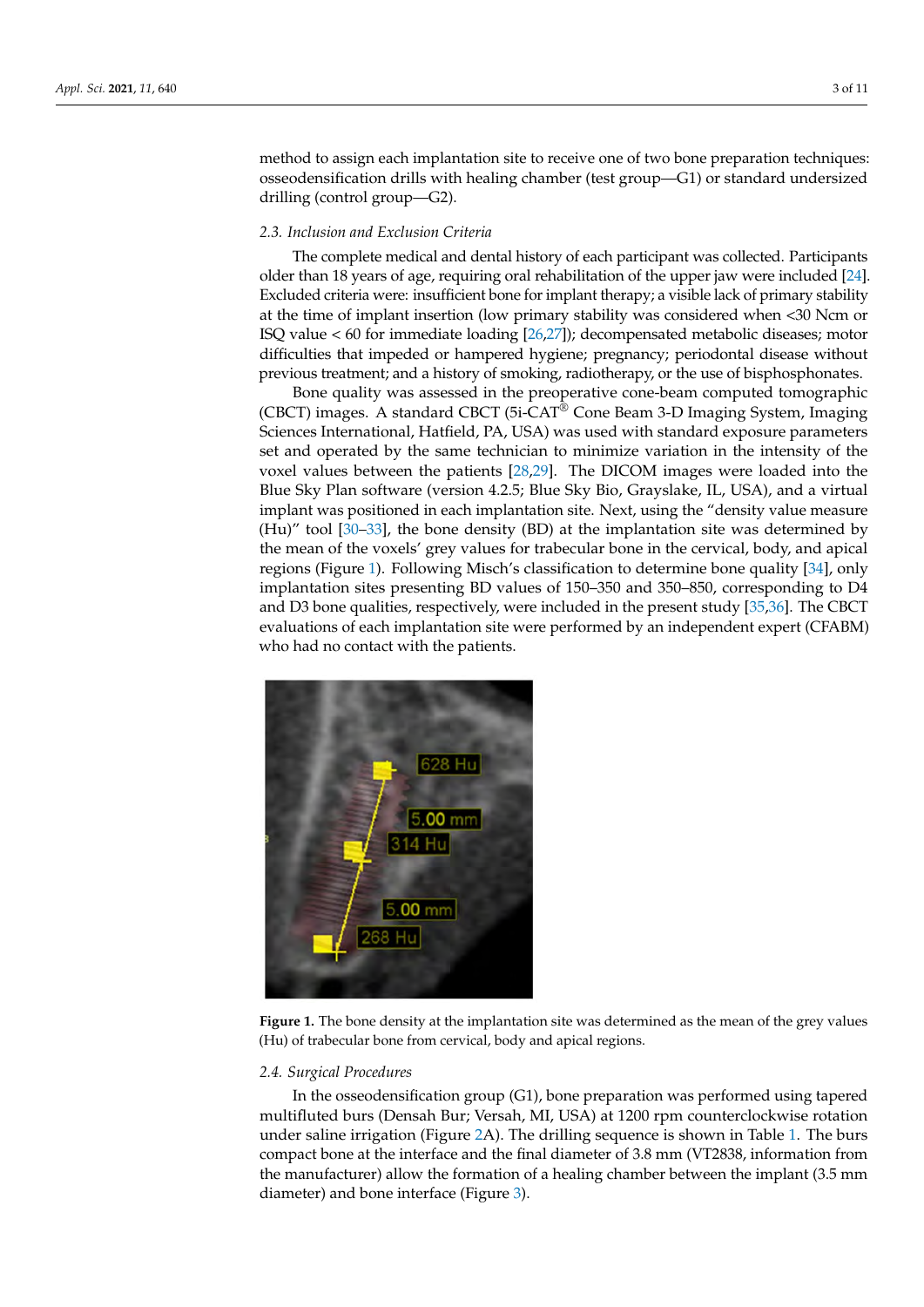<span id="page-3-0"></span>

**Figure 2.** (**A**) Surgical procedure using osseodensification technique; (**B**) standard drill for undersized preparation; (**C**) clinical evaluation utilizing the torque wrench; (**D**) measurement of the stability quotient value using an implant Osstell ISQ device.

<span id="page-3-1"></span>**Table 1.** Drilling sequence, with respective diameter and manufacturer code, used to prepare the implant bed in each group.

| <b>Drilling Sequence</b> | Osseodensification with Healing Chamber GROUPS | <b>Standard Undersized Group</b> |
|--------------------------|------------------------------------------------|----------------------------------|
|                          | $\varnothing$ 1.6 mm Pilot (G3)                | $Q2.0$ mm Pilot (BALD-2021)      |
|                          | $Q2.3$ mm (VT1828)                             | $Q2.5$ mm (BHED-2025)            |
|                          | $Q3.0$ mm (VT2535)                             | $Q2.8$ mm (BHED-2528)            |
|                          | Ø3.3 mm (VT 2838)                              |                                  |

The standard undersized drilling group (G2) received a final osteotomy diameter of 2.8 mm, as recommended by the manufacturer for placing 3.5 mm implants in low-quality bone (Emfils, Sao Paulo, Brazil) (Figure [2B](#page-3-0)). It was used 1200 rpm clockwise rotation under saline irrigation

All osteotomies received a 3.5-mm implant (morse platform) with a length of 10–13 mm (Figure [3A](#page-4-0),B) (Emfils, Sao Paulo, Brazil). According to the manufacturer of the dental implants, the implants were placed approximately 2.0 mm subcrestal. The implant placement was conducted in an operating room under aseptic conditions. A postoperative panoramic X-ray was mandatory. All the surgical procedures were performed by an experienced oral surgeon (RCMM), whose work was calibrated prior to the study using polyurethane models (Sawbones, Pacific Research Laboratories, Washington, DC, USA).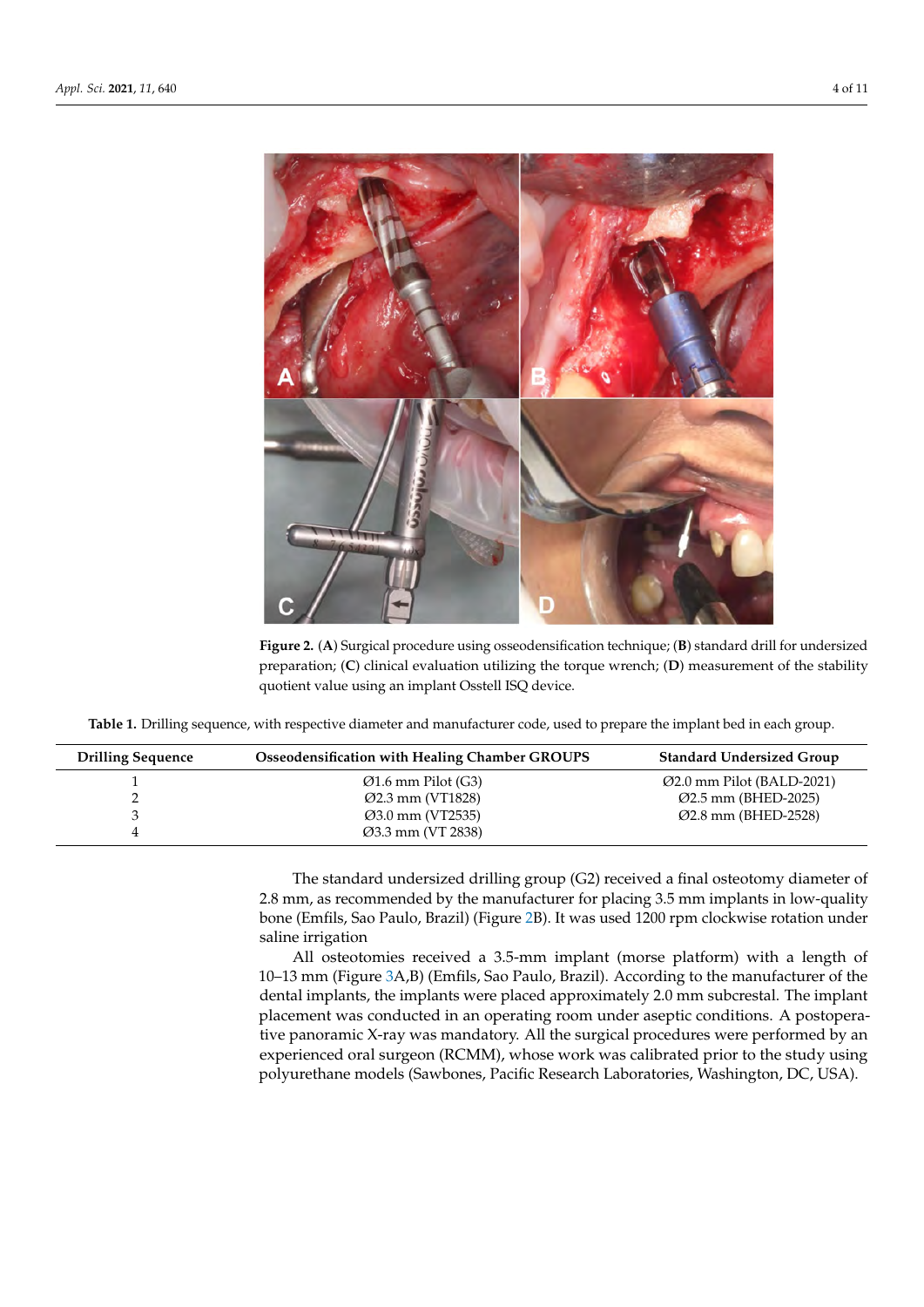<span id="page-4-0"></span>

**Figure 3.** (A) Dental implant geometry and threads visualized using scanning electron microscopy (SEM) ( $\times$ 29) (Quanta 250, FEI Company, OR, USA); (**B**) SEM of the dental implant surface (×250)—space between the implant and bone interface exemplifying the "healing chamber" (H.C.) hypothesis with the wider implant bed preparation via osseodensification.

> Immediately after implant insertion, the IT was measured using a manual torque wrench (Emfils) (Figure [2C](#page-3-0)), and the ISQ value was recorded as the mean of the buccal, lingual, mesial, and distal readings using the Osstell ISQ device (Osstell, W&H, Gothenburg, Sweden) (Figure [2D](#page-3-0)). The implants that reached a >30 Ncm of IT and >60 of ISQ were restored with an immediate provisional crown without any occlusal contacts. Those implants with IT values lower than 30 Ncm were replaced by wider implants and were excluded from the study.

> Ibuprofen (400 mg, Advil, Pfizer, São Paulo, Brazil) was prescribed every six hours in case of pain. Chlorhexidine gluconate 0.12% oral mouthwash (Perioxidin, Laboratório Gross, Rio de Janeiro, Brazil) was also prescribed twice daily for two weeks. After ten days, the sutures were removed without removing the provisional crowns. After six months of healing, the survival of the implants was verified and the secondary stability was measured though ISQ values, and a final ceramic prosthesis was manufactured.

#### *2.5. Statistical Analysis*

The Shapiro–Wilks test was used to check for normality of the data distribution. The t-test was used to compare bone quality and IT variables. Immediate and final ISQ values were analyzed using a paired t-test. The chi-square test was used to compare the survival data of both groups. The significance level was set at 5% (SPSS, v.20, IBM, New York, NY, USA).

## **3. Results**

The sample of recruited participants (March to September 2019) was composed of 30 participants, and a total of 55 dental implants were placed, a similar mean age of  $50.0 \pm 6.9$ and 51.7  $\pm$  9.3 for G1 and G2, respectively ( $p > 0.05$ ). The distribution and sites were presented in Table [2.](#page-5-0) The mean grey values in each region of the implantation site are shown in Table [3.](#page-5-1) It is possible to see a homogeneous distribution of BD values in both groups ( $p > 0.05$ ).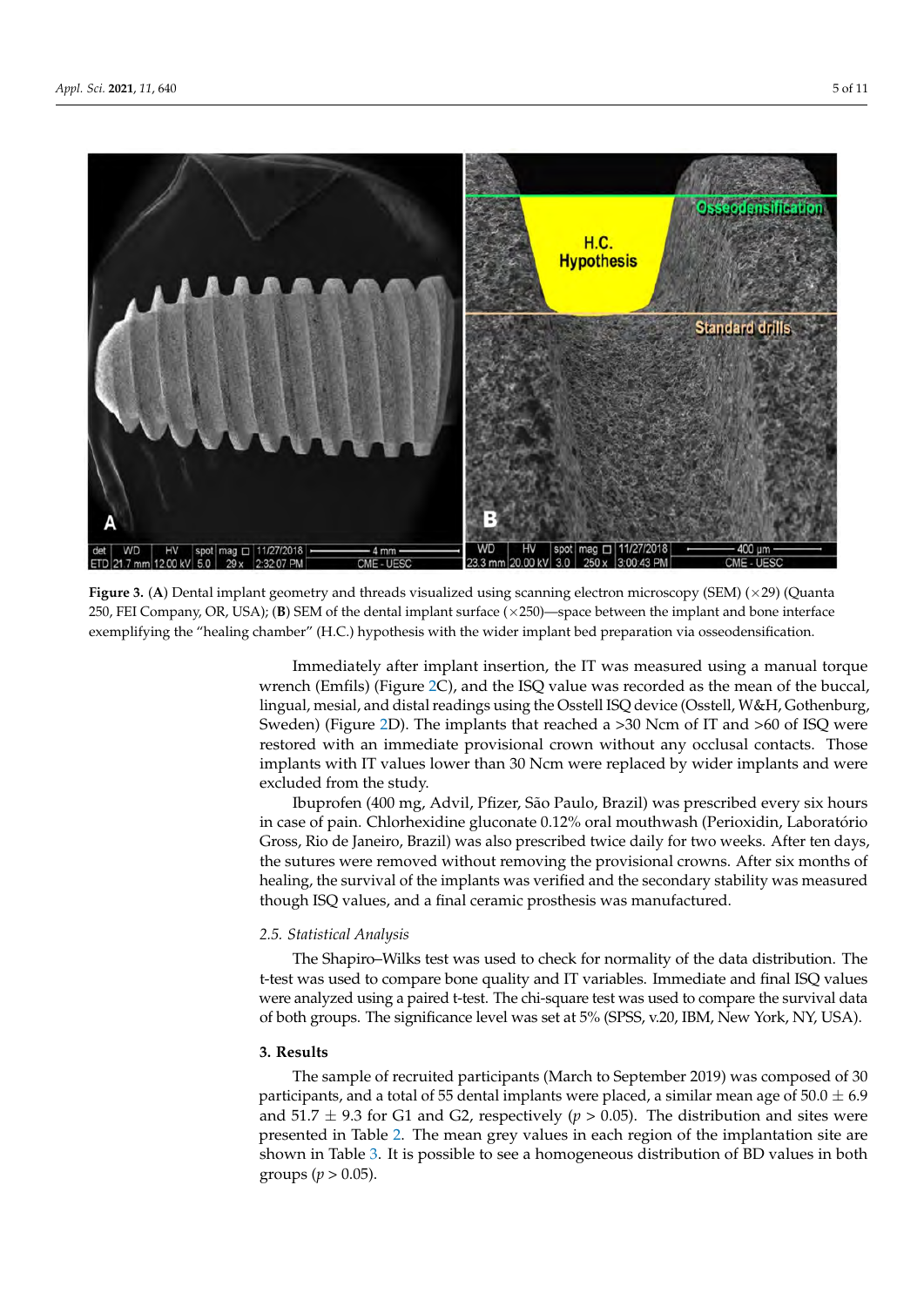| Participants $(n = 30)$        | Groups                   |                         |  |  |
|--------------------------------|--------------------------|-------------------------|--|--|
|                                | $G1 (n = 14)$            | $G2 (n = 16)$           |  |  |
| Gender                         |                          |                         |  |  |
| Male                           | $\overline{4}$           | 3                       |  |  |
| Female                         | 10                       | 13                      |  |  |
| Age (years), mean $\pm$ SD     |                          |                         |  |  |
|                                | $50.0 \pm 6.9$           | $51.7 \pm 9.3$          |  |  |
| Implant placement ( $n = 55$ ) |                          |                         |  |  |
| First premolar                 | 3                        | 6                       |  |  |
| Second premolar                | 7                        | 3                       |  |  |
| Canine                         | 6                        | 7                       |  |  |
| Central incisor                | 13                       | 10                      |  |  |
| <b>Education Level</b>         |                          |                         |  |  |
| High school diploma            | 8 (6 Female and 2 Male)  | 9 (8 Female and 1 Male) |  |  |
| Bachelor's degree              | 6 (4 Female and 2 Male)  | 7 (6 Female and 1 Male) |  |  |
|                                | SD = Standard deviation. |                         |  |  |

<span id="page-5-0"></span>**Table 2.** Socio-demographic data of the patients included in the study.

<span id="page-5-1"></span>**Table 3.** The number of patients and implants in each group with respective mean bone density  $(\pm sd)$  at cervical, body, and apical regions of implantation sites.

|                                      | <b>Patients</b> | <b>Implants Areas</b> | <b>Bone Density</b> |             |             |             |
|--------------------------------------|-----------------|-----------------------|---------------------|-------------|-------------|-------------|
| Group                                |                 |                       | Cervical            | Body        | Apical      | Mean        |
| Osseodensification + healing chamber | 14              | 29                    | $529 + 226$         | $389 + 255$ | $433 + 207$ | $450 + 171$ |
| Standard undersized                  | 16              | 26                    | $483 + 181$         | $410 + 213$ | $481 + 198$ | $458 + 115$ |
| <i>v</i> -value                      |                 |                       | 0.420               | 0.744       | 0.398       | 0.852       |

No significant difference was identified between the groups (*p* > 0.05).

The CONSORT chart of participant flow is shown in Figure [4,](#page-6-0) from the 55 implants, four implants in G2 had low IT and were excluded from the study since they were replaced by wider implants. In G1, one implant was excluded due to the same reason. The implant survival after six months was 100% for both groups (*p* > 0.05); however, considering the implant-stability parameters to allow immediate restoration, the osseodensification group (G1) exhibited 96.6% success, and the standard drilling group (G2) exhibited 86.6% success (*p* < 0.001). There was no change in the original trial outcomes and no postoperative complications (such as wound dehiscence and infection) occurred during the follow-up period in both groups.

Even with larger final diameter osteotomy of G1, higher IT values (39.0  $\pm$  6.4 Ncm) were observed when compared to the standard undersized drilling protocol  $(32.0 \pm 3.4 \text{ Ncm})$  ( $p < 0.001$ ). Although ISQ values after 6 months healing were higher than those at the time of implant insertion for both groups ( $p < 0.001$ ), no significant difference was identified when comparing both groups at each time point (*p* > 0.05) (Figure [5\)](#page-6-1).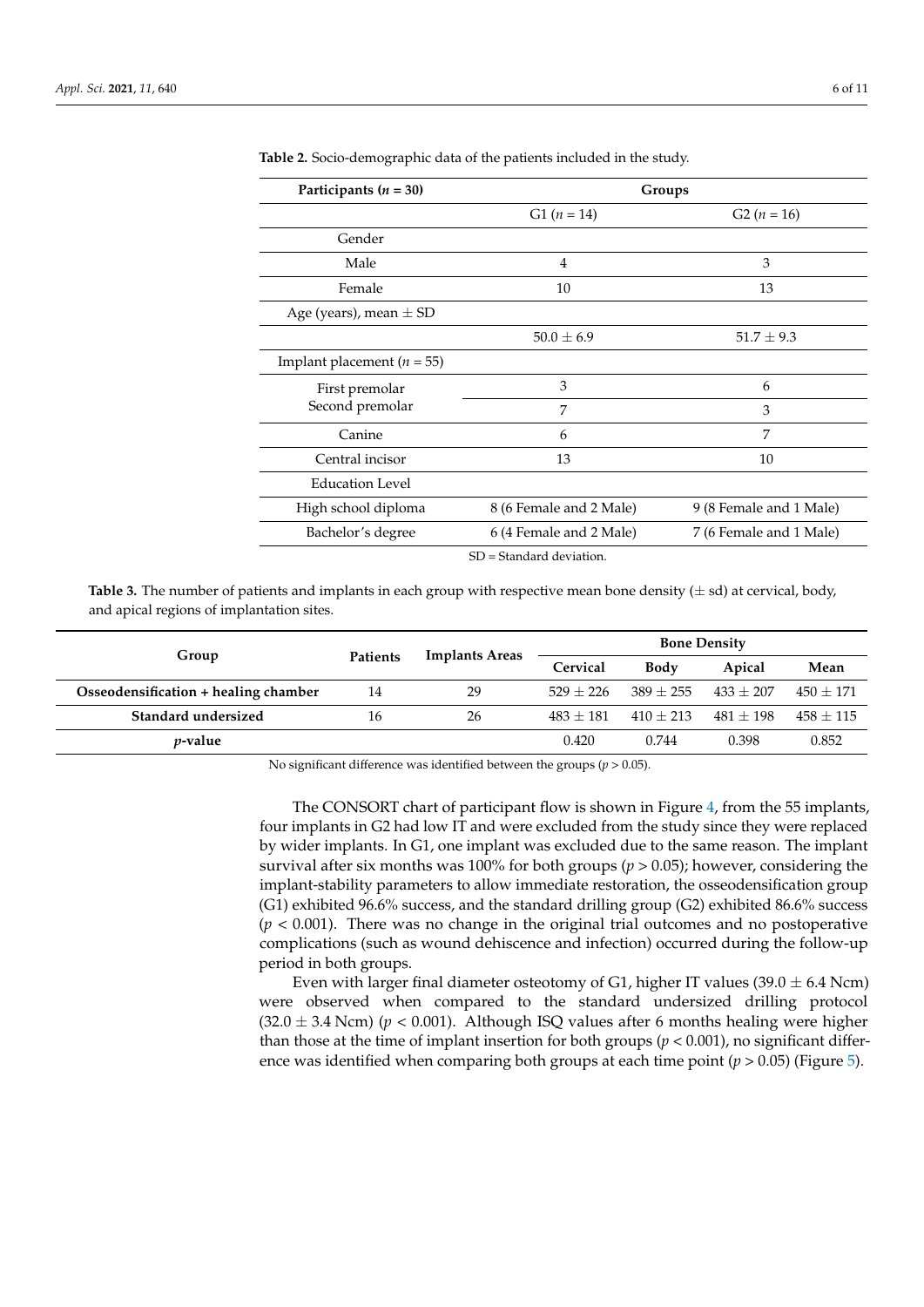<span id="page-6-0"></span>

**Figure 4.** Flowchart (CONSORT) illustrating the implant placements of the clinical trial.

<span id="page-6-1"></span>

**Figure 5.** IT (Ncm) and ISQ values of osseodensification + healing chamber and standard undersized drilling groups.

## **4. Discussions**

One factor that should be considered for implant stability is the influence of the interaction between the implant macrogeometry and the prepared bone bed [\[4,](#page-8-3)[28\]](#page-9-17). When analyzing these two factors, it is suggested that a high insertion torque is desirable to improve implant stability during the osseointegration process, and to reduce implant micromovement [\[36\]](#page-10-3). In the present study, whether osseodensification allows for the use of wider implant beds to create healing chambers without jeopardizing implant stability was investigated.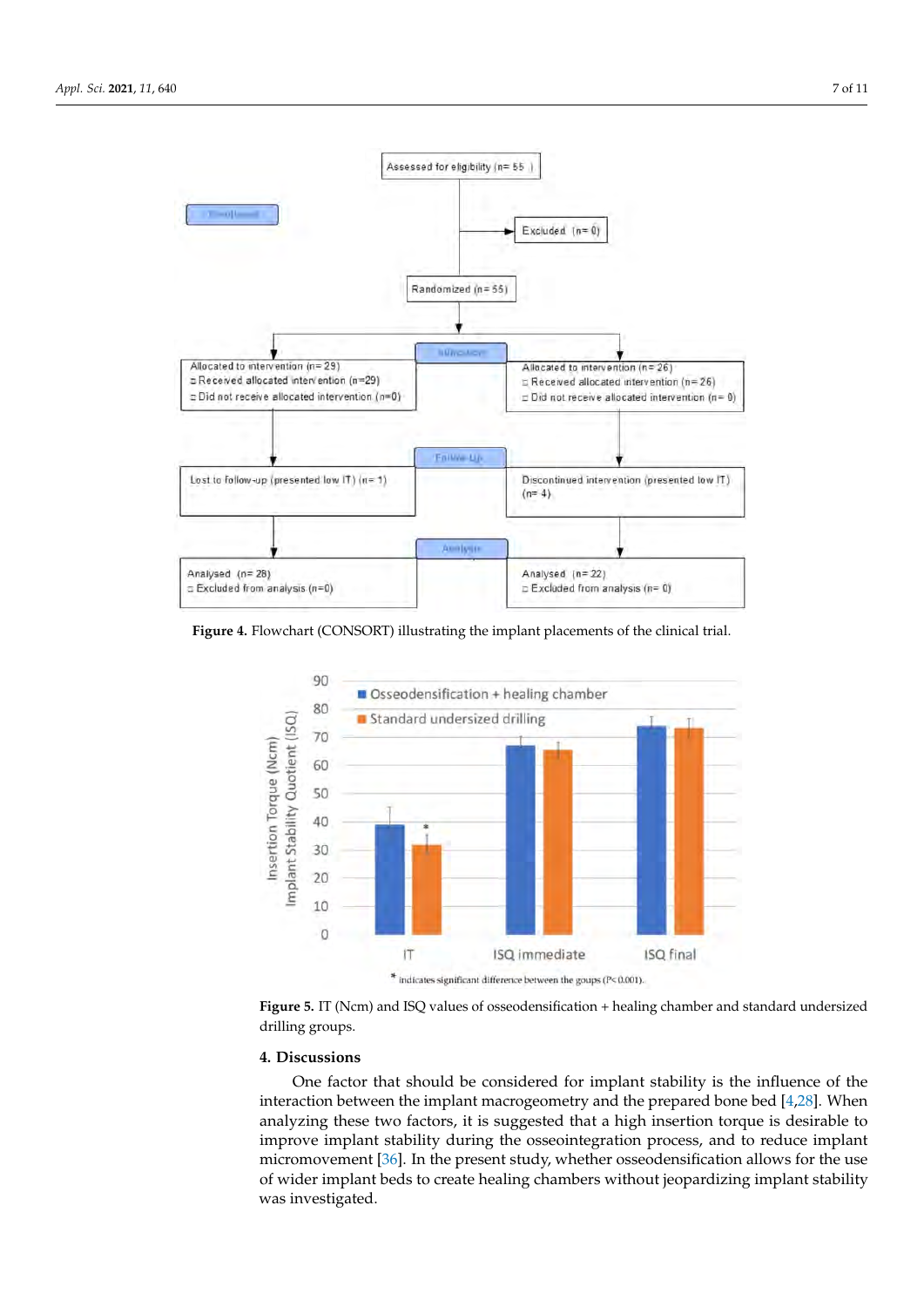The most widely accepted parameters to assess clinical implant stability are IT and ISQ [\[37](#page-10-4)[,38\]](#page-10-5). While IT measures the frictional resistance of implant rotation into the bone, ISQ measures the implant stability during the healing process using the resonant frequency [\[38\]](#page-10-5). There is some debate regarding this relationship, but IT and ISQ can be considered to be independent methods to measure implant stability [\[39\]](#page-10-6) and, therefore, no correlation analysis was performed. Higher IT and ISQ values are considered to be strong indicators for low implant micromotion, high stability for immediate loading, and osseointegration [\[40–](#page-10-7)[42\]](#page-10-8). It was possible to identify higher IT values when using osseodensification instrumentation protocol.

Bone is a dynamic tissue that responds to stimuli—the surgical procedure and the interaction between the macrogeometry of the implant and its associated osteotomy drilling dimensions, in this case. Several studies have suggested that high values of IT do not necessarily indicate a higher degree of secondary stability and stabilized healing process [\[41,](#page-10-9)[43\]](#page-10-10). A previous study demonstrated that a protocol undersized by no more than 10% is sufficient to improve the primary stability of the implant in regions of poor bone density [\[3\]](#page-8-2), composed of weak bone trabeculae surrounded by a thin layer of lamellar bone [\[26\]](#page-9-15). However, in many clinical scenarios (as is the case in this study), it is necessary to use a final 2.8 mm standard drill to place a 3.5 mm implant in order to optimize implant stability. This represents a downsizing method to achieve higher IT and ISQ values to allow immediate provisional restoration without loading [\[27](#page-9-16)[,28](#page-9-17)[,41\]](#page-10-9). For comparison, in G1, wider osteotomies were established to create a healing chamber at the implant and bone interface, and this still produced higher IT values. Although ISQ values were similar in both groups, the osseodensification instrumentation prevented the need for undersizing the osteotomies and provided the requisite microgap for bone-chamber healing without reducing implant stability.

Both in vitro and in vivo studies have demonstrated up to a three-fold increase in primary stability when leveraging osseodensification [\[17](#page-9-20)[,21](#page-9-21)[,22](#page-9-11)[,44](#page-10-11)[–46\]](#page-10-12) In the present study, osseodensification allowed the use of a wider diameter (3.8 mm) implant bed to place a 3.5 mm diameter implant with adequate stability. In addition, a previous in vitro histological study [\[46\]](#page-10-12) reported that osseodensification does not reduce primary stability during bone healing due to the compacted autograft that promotes osteoblast activity—early osteoid tissue formation with osteons present at the implant bed, which act as nucleating surfaces for the osteoblasts around the implant [\[47\]](#page-10-13). Further, the compaction autografting produced by osseodensification would produce higher BIC values [\[47\]](#page-10-13). However, in the present study, both groups exhibited similar stability after 6 months of healing.

Other authors [\[12](#page-9-6)[,40,](#page-10-7)[47–](#page-10-13)[49\]](#page-10-14) have noted that implant stability also depends on the geometry of the threads. Larger implant threads with higher pitches contact more bone trabeculae and have improved bone-chip compaction. In the present study, the implant geometry had a square thread profile with a large pitch, observed through SEM, and exhibited adequate primary stability for both drilling protocols. These data agree with that of previous studies, which showed that large and self-cutting implant threads have higher primary stability than implants with small-thread designs in regions of poor-density bone [\[47–](#page-10-13)[50\]](#page-10-15).

The clinical assessment of bone density usually relies on analyzing tomographic images since histomorphometric and densitometric evaluations, which provide accurate bone-density measurements, cannot be applied routinely [\[49\]](#page-10-14). CBCT is used for maxillofacial imaging because of its advantages over medical computed tomography (CT), such as lower effective radiation doses, lower cost, and simpler image acquisition [\[29,](#page-9-18)[30\]](#page-9-19). Bone density is proportional to the degree of X-ray attenuation, standardized as Hu in CT, and represented as grayscale (voxel values) in CBCT [\[29\]](#page-9-18). Although the CBCT software used in the present study refers to the density value as Hu, it is recorded as the voxel value.

The voxel values can differ depending on the CBCT equipment used, exposure parameters, the position of the measurement in the field of view [\[51\]](#page-10-16) (centrally vs. peripherally), and the amount of mass inside and outside the FOV [\[34,](#page-10-1)[51,](#page-10-16)[52\]](#page-10-17). Although this variability could be considered to be a limitation regarding the use of voxel values to measure bone density in CBCT, previous studies reported that the voxel value could be used for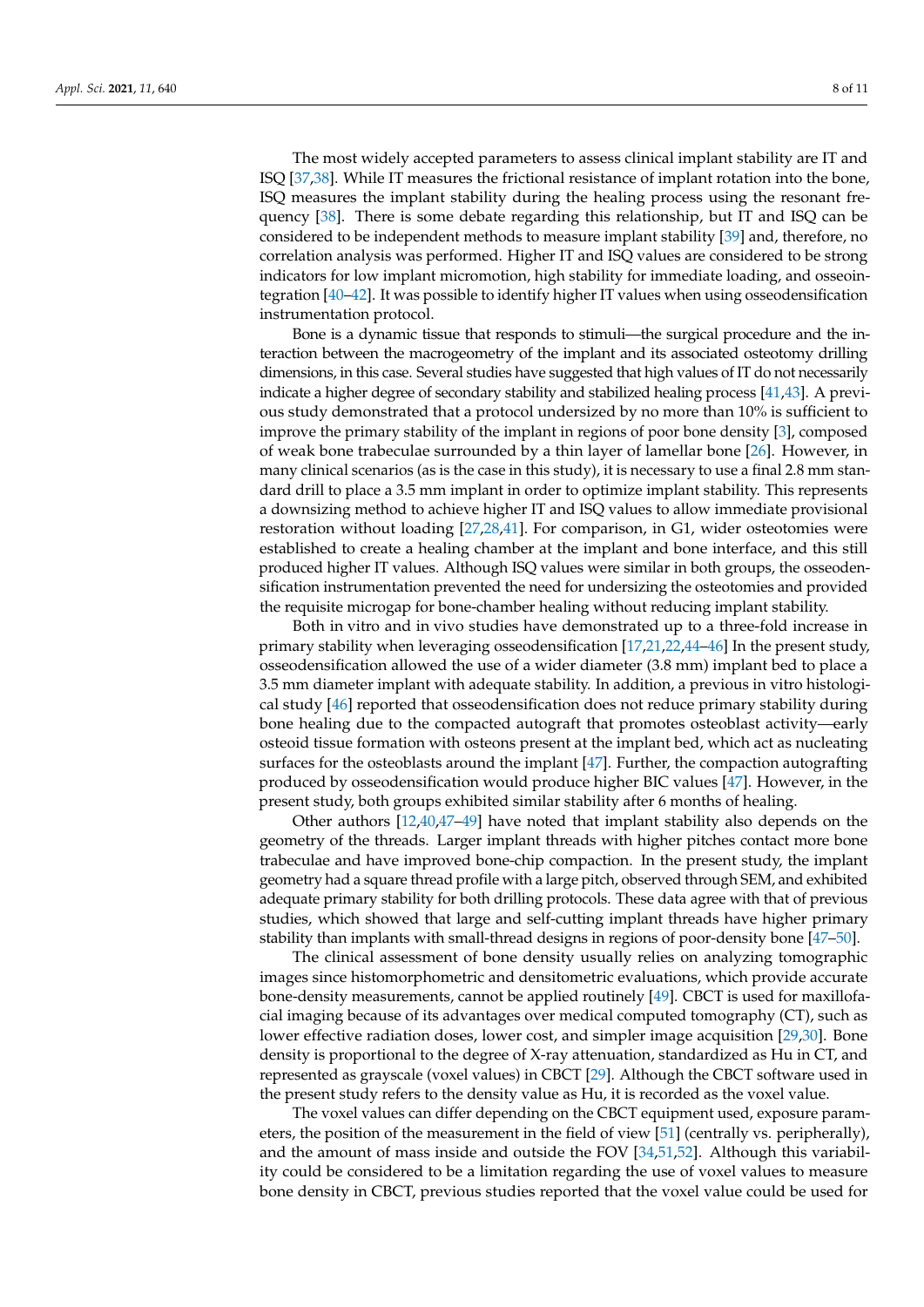the estimation of bone density [\[51,](#page-10-16)[52\]](#page-10-17) with a high degree of agreement in comparison to medical CT analysis [\[53,](#page-10-18)[54\]](#page-10-19). In the present study, the diagnosis of D3 and D4 bone sites was made using the same CBCT equipment to mitigate interequipment variability. A similar approach was previously reported to clinically evaluate the bone density clinically using the "Hu measurement" tool [\[28,](#page-9-17)[31\]](#page-9-22).

In the present RCT were possible to observe some limitations, and they can be answered with future studies. The OD group had a wider diameter than the standard drilling group. It allowed the creation of the healing chamber with good primary stability. However, other clinical effects suggested by the OD process require further research, such as the spring-back effect presented by Huwais and Meyer, 2017 [\[15\]](#page-9-9). Thereby the bone–implant contact and the size of the healing chamber can modify according to the implant design. The correlation between the drilling process and the implant macrogeometry should also be studied in future in vitro and in vivo studies.

Therefore, OD is a potential alternative technique to improve the implant bed for implant dentistry. However, new RCTs should be conducted in the future to evaluate the "healing chamber" hypothesis combined with osseodensification, especially with a long-term follow-up to evaluate marginal bone remodeling. Histological analysis should be encouraged to describe bone healing using this combination.

#### **5. Conclusions**

Within the limitations of this study, the present RCT demonstrated that a wider surgical bed prepared by osseodensification instrumentation allowed for the bone healing-chamber concept in low-quality bone without any reduction in implant stability and success rate.

**Author Contributions:** R.C.M.-M.: conceptualization, investigation, methodology, writing—original draft preparation; C.F.d.A.B.M.: conceptualization, investigation, methodology, supervision, writing—review and editing; funding acquisition; K.J.: investigation, validation, data curation; H.T.F.: investigation, methodology, software; P.M.: investigation, validation, funding acquisition; M.D.C.-M.: data curation, validation, visualization; P.M.S.: conceptualization, investigation, methodology, supervision, writing—review and editing. All authors have read and agreed to the published version of the manuscript.

**Funding:** This research received no external funding.

**Institutional Review Board Statement:** The study was conducted according to the guidelines of the Declaration of Helsinki, and approved by the Institutional Ethics Committee of Unigranrio University, Rio de Janeiro, Brazil (protocol code #7021401700005283 and date of approval 6 July 2017).

**Informed Consent Statement:** Informed consent was obtained from all subjects involved in the study.

**Data Availability Statement:** Data is contained within the article.

**Acknowledgments:** The authors are grateful to the Laboratory of Electronic Microscopy—Universidade Estadual de Santa Cruz, Bahia, Brazil.

**Conflicts of Interest:** The authors declare no conflict of interest.

#### **References**

- <span id="page-8-0"></span>1. Cha, J.; Pereira, M.; Smith, A.; Houschyar, K.; Yin, X.; Mouraret, S.; Brunski, J.; Helms, J. Multiscale analyses of the bone-implant interface. *J. Dent. Res.* **2015**, *94*, 482–490. [\[CrossRef\]](http://doi.org/10.1177/0022034514566029) [\[PubMed\]](http://www.ncbi.nlm.nih.gov/pubmed/25628271)
- <span id="page-8-1"></span>2. Devlin, H.; Horner, K.; Ledgerton, D. A comparison of maxillary and mandibular bone mineral densities. *J. Prosthet. Dent.* **1998**, *79*, 323–327. [\[CrossRef\]](http://doi.org/10.1016/S0022-3913(98)70245-8)
- <span id="page-8-2"></span>3. Degidi, M.; Daprile, G.; Piattelli, A. Influence of underpreparation on primary stability of implants inserted in poor quality bone sites: An in vitro study. *J. Oral Maxillofac. Surg.* **2015**, *73*, 1084–1088. [\[CrossRef\]](http://doi.org/10.1016/j.joms.2015.01.029) [\[PubMed\]](http://www.ncbi.nlm.nih.gov/pubmed/25861691)
- <span id="page-8-3"></span>4. Albrektsson, T.; Albrektsson, B. Osseointegration of bone implants: A review of an alternative mode of fixation. *Acta Orthop. Scand.* **1987**, *58*, 567–577. [\[CrossRef\]](http://doi.org/10.3109/17453678709146401) [\[PubMed\]](http://www.ncbi.nlm.nih.gov/pubmed/3321881)
- <span id="page-8-4"></span>5. Giudice, A.; Bennardo, F.; Antonelli, A.; Barone, S.; Wagner, F.; Fortunato, L.; Traxler, H. Influence of clinician's skill on primary implant stability with conventional and piezoelectric preparation techniques: An ex-vivo study. *J. Biol. Regul. Homeost. Agents* **2020**, *34*, 739–745. [\[CrossRef\]](http://doi.org/10.23812/20-96-l-53)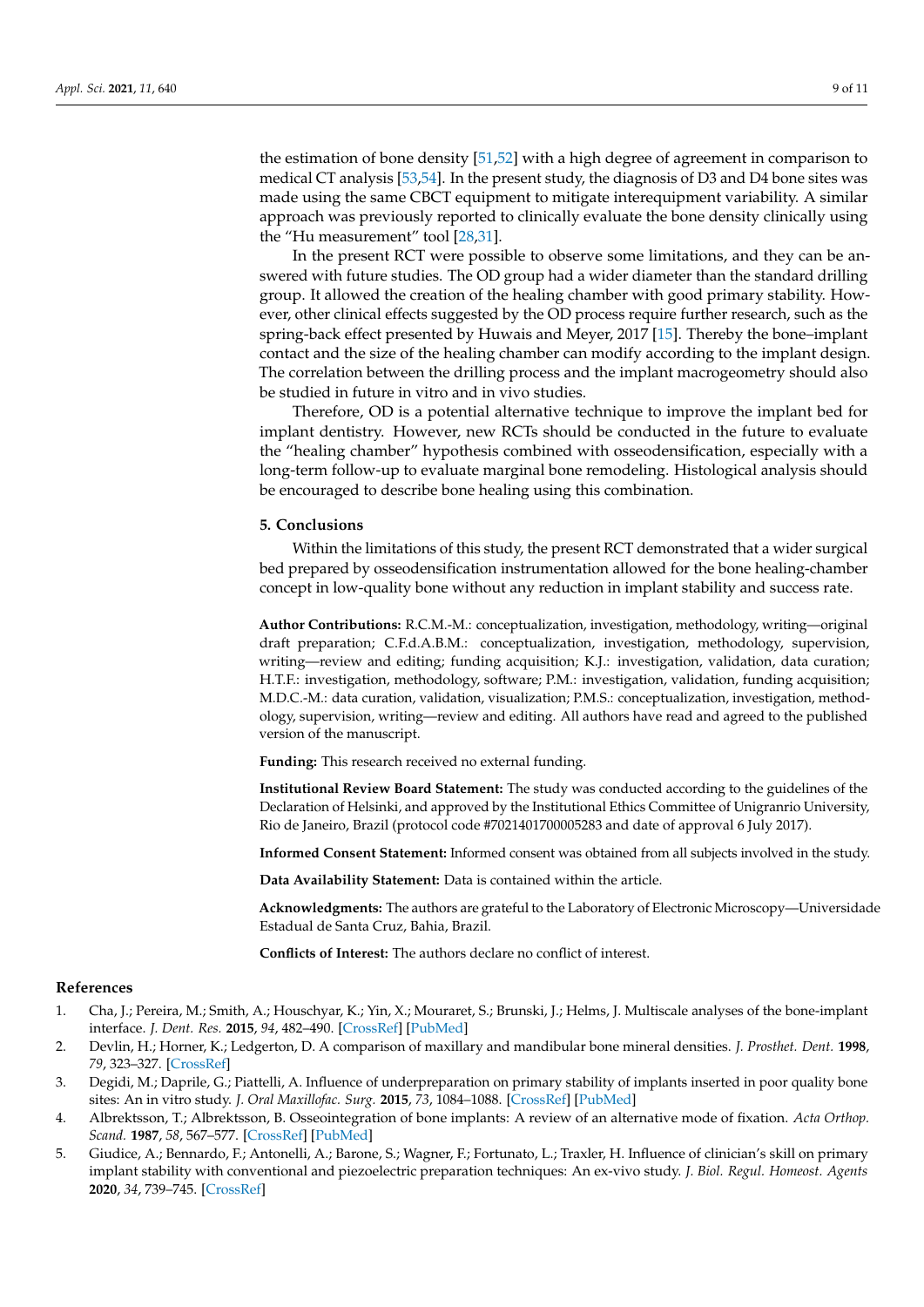- <span id="page-9-0"></span>6. Jimbo, R.; Giro, G.; Marin, C.; Granato, R.; Suzuki, M.; Tovar, N.; Lilin, T.; Janal, M.; Coelho, P.G. Simplified drilling technique does not decrease dental implant osseointegration: A preliminary report. *J. Periodontol.* **2013**, *84*, 1599–1605. [\[CrossRef\]](http://doi.org/10.1902/jop.2012.120565)
- <span id="page-9-1"></span>7. Jimbo, R.; Janal, M.N.; Marin, C.; Giro, G.; Tovar, N.; Coelho, P.G. The effect of implant diameter on osseointegration utilizing simplified drilling protocols. *Clin. Oral Implants Res.* **2014**, *25*, 1295–1300. [\[CrossRef\]](http://doi.org/10.1111/clr.12268)
- <span id="page-9-2"></span>8. Coelho, P.G.; Marin, C.; Teixeira, H.S.; Campos, F.E.; Gomes, J.B.; Guastaldi, F.; Anchieta, R.B.; Silveira, L.; Bonfante, E.A. Biomechanical evaluation of undersized drilling on implant biomechanical stability at early implantation times. *J. Oral Maxillofac. Surg.* **2013**, *71*, e69–e75. [\[CrossRef\]](http://doi.org/10.1016/j.joms.2012.10.008)
- <span id="page-9-3"></span>9. Duyck, J.; Roesems, R.; Cardoso, M.V.; Ogawa, T.; De Villa Camargos, G.; Vandamme, K. Effect of insertion torque on titanium implant osseointegration: An animal experimental study. *Clin. Oral Implants Res.* **2015**, *26*, 191–196. [\[CrossRef\]](http://doi.org/10.1111/clr.12316)
- <span id="page-9-4"></span>10. Senna, P.; Antoninha Del Bel Cury, A.; Kates, S.; Meirelles, L. Surface damage on dental implants with release of loose particles after insertion into bone. *Clin. Implant Dent. Relat. Res.* **2015**, *17*, 681–692. [\[CrossRef\]](http://doi.org/10.1111/cid.12167)
- <span id="page-9-5"></span>11. Barone, A.; Alfonsi, F.; Derchi, G.; Tonelli, P.; Toti, P.; Marchionni, S.; Covani, U. The effect of insertion torque on the clinical outcome of single implants: A randomized clinical trial. *Clin. Implant Dent. Relat. Res.* **2016**, *18*, 588–600. [\[CrossRef\]](http://doi.org/10.1111/cid.12337) [\[PubMed\]](http://www.ncbi.nlm.nih.gov/pubmed/26043651)
- <span id="page-9-6"></span>12. Coelho, P.G.; Suzuki, M.; Guimaraes, M.V.; Marin, C.; Granato, R.; Gil, J.N.; Miller, R.J. Early bone healing around different implant bulk designs and surgical techniques: A study in dogs. *Clin. Implant Dent. Relat. Res.* **2010**, *12*, 202–208. [\[CrossRef\]](http://doi.org/10.1111/j.1708-8208.2009.00153.x)
- <span id="page-9-7"></span>13. Marin, C.; Granato, R.; Suzuki, M.; Gil, J.N.; Janal, M.N.; Coelho, P.G. Histomorphologic and histomorphometric evaluation of various endosseous implant healing chamber configurations at early implantation times: A study in dogs. *Clinical Oral Implants Res.* **2010**, *21*, 577–583. [\[CrossRef\]](http://doi.org/10.1111/j.1600-0501.2009.01853.x) [\[PubMed\]](http://www.ncbi.nlm.nih.gov/pubmed/20105196)
- <span id="page-9-8"></span>14. Irandoust, S.; Müftü, S. The interplay between bone healing and remodeling around dental implants. *Sci. Rep.* **2020**, *10*, 4335. [\[CrossRef\]](http://doi.org/10.1038/s41598-020-60735-7) [\[PubMed\]](http://www.ncbi.nlm.nih.gov/pubmed/32152332)
- <span id="page-9-9"></span>15. Huwais, S.; Meyer, E.G. A Novel Osseous Densification Approach in Implant Osteotomy Preparation to Increase Biomechanical Primary Stability, Bone Mineral Density, and Bone-to-Implant Contact. *Int. J. Oral Maxillofac. Implants* **2017**, *32*, 27–36. [\[CrossRef\]](http://doi.org/10.11607/jomi.4817) [\[PubMed\]](http://www.ncbi.nlm.nih.gov/pubmed/27741329)
- <span id="page-9-10"></span>16. Huwais, S.; Mazor, Z.; Ioannou, A.L.; Gluckman, H.; Neiva, R. A Multicenter Retrospective Clinical Study with Up-to-5-Year Follow-up Utilizing a Method that Enhances Bone Density and Allows for Transcrestal Sinus Augmentation Through Compaction Grafting. *Int. J. Oral Maxillofac. Implants* **2018**, *33*, 1305–1311. [\[CrossRef\]](http://doi.org/10.11607/jomi.6770) [\[PubMed\]](http://www.ncbi.nlm.nih.gov/pubmed/30427961)
- <span id="page-9-20"></span>17. Gaspar, J.; Esteves, T.; Gaspar, R.; Rua, J.; João Mendes, J. Osseodensification for implant site preparation in the maxilla-a prospective study of 97 implants. *Clin. Oral Implants Res.* **2018**, *29*, 163. [\[CrossRef\]](http://doi.org/10.1111/clr.48_13358)
- 18. Machado, R.C.M.; da Gama, C.S.; Batista, S.H.; Rizzo, D.; Valiense, H.; Moreira, R.F. Tomographic and clinical findings, pre-, trans-, and post-operative, of osseodensification in immediate loading. *Int. J. Growth Factors Stem Cells Dent.* **2018**, *1*, 101. [\[CrossRef\]](http://doi.org/10.4103/GFSC.GFSC_22_18)
- 19. Neiva, R.; Tanello, B.; Duarte, W.; Coelho, P.; Witek, L.; Silva, F. Effects of osseodensification on Astra TX and EV implant systems. *Clin. Oral Implants Res.* **2018**, *29*, 444. [\[CrossRef\]](http://doi.org/10.1111/clr.329_13358)
- 20. Koutouzis, T.; Huwais, S.; Hasan, F.; Trahan, W.; Waldrop, T.; Neiva, R. Alveolar Ridge Expansion by Osseodensification-Mediated Plastic Deformation and Compaction Autografting: A Multicenter Retrospective Study. *Implant Dent.* **2019**, *28*, 349–355. [\[CrossRef\]](http://doi.org/10.1097/ID.0000000000000898)
- <span id="page-9-21"></span>21. Kumar, B.; Narayan, V. Minimally invasive crestal approach sinus floor elevation using Densah burs, and hydraulic lift utilizing putty graft in cartridge delivery. *Clin. Oral Implants Res.* **2017**, *28*, 203.
- <span id="page-9-11"></span>22. Tanello, B.; Huwais, S.; Tawil, I.; Rosen, P.; Neiva, R. Osseodensification protocols for enhancement of primary and secondary implant stability–A retrospective 5-year follow-up multi-center study. *Clin. Oral Implants Res.* **2019**, *30*, 414. [\[CrossRef\]](http://doi.org/10.1111/clr.370_13509)
- <span id="page-9-12"></span>23. Schulz, K.F.; Altman, D.G.; Moher, D. CONSORT 2010 Statement: Updated guidelines for reporting parallel group randomised trials. *BMJ* **2010**, *340*, c332. [\[CrossRef\]](http://doi.org/10.1136/bmj.c332) [\[PubMed\]](http://www.ncbi.nlm.nih.gov/pubmed/20332509)
- <span id="page-9-13"></span>24. Shamseer, L.; Hopewell, S.; Altman, D.G.; Moher, D.; Schulz, K.F. Update on the endorsement of CONSORT by high impact factor journals: A survey of journal "Instructions to Authors" in 2014. *Trials* **2016**, *17*, 301. [\[CrossRef\]](http://doi.org/10.1186/s13063-016-1408-z) [\[PubMed\]](http://www.ncbi.nlm.nih.gov/pubmed/27343072)
- <span id="page-9-14"></span>25. Alifarag, A.M.; Lopez, C.D.; Neiva, R.F.; Tovar, N.; Witek, L.; Coelho, P.G. Atemporal osseointegration: Early biomechanical stability through osseodensification. *J. Orthop. Res.* **2018**, *36*, 2516–2523. [\[CrossRef\]](http://doi.org/10.1002/jor.23893)
- <span id="page-9-15"></span>26. Papaspyridakos, P.; Chen, C.-J.; Chuang, S.-K.; Weber, H.-P. Implant loading protocols for edentulous patients with fixed prostheses: A systematic review and meta-analysis. *Int. J. Oral Maxillofac. Implants* **2014**, *29*, 256–270. [\[CrossRef\]](http://doi.org/10.11607/jomi.2014suppl.g4.3)
- <span id="page-9-16"></span>27. Bavetta, G.; Bavetta, G.; Randazzo, V.; Cavataio, A.; Paderni, C.; Grassia, V.; Dipalma, G.; Gargiulo Isacco, C.; Scarano, A.; De Vito, D. A Retrospective Study on Insertion Torque and Implant Stability Quotient (ISQ) as Stability Parameters for Immediate Loading of Implants in Fresh Extraction Sockets. *BioMed Res. Int.* **2019**, *2019*, 9720419. [\[CrossRef\]](http://doi.org/10.1155/2019/9720419)
- <span id="page-9-17"></span>28. Zaidi, Q.; Danisa, O.A.; Cheng, W. Measurement techniques and utility of Hounsfield unit values for assessment of bone quality prior to spinal instrumentation: A review of current literature. *Spine* **2019**, *44*, E239–E244. [\[CrossRef\]](http://doi.org/10.1097/BRS.0000000000002813) [\[PubMed\]](http://www.ncbi.nlm.nih.gov/pubmed/30063528)
- <span id="page-9-18"></span>29. Razi, T.; Emamverdizadeh, P.; Nilavar, N.; Razi, S. Comparison of the Hounsfield unit in CT scan with the gray level in cone-beam CT. *J. Dent. Res. Dent. Clin. Dent. Prospect.* **2019**, *13*, 177. [\[CrossRef\]](http://doi.org/10.15171/joddd.2019.028)
- <span id="page-9-19"></span>30. Goyushov, S.; Dursun, E.; Tözüm, T.F. Mandibular cortical indices and their relation to gender and age in the cone-beam computed tomography. *Dentomaxillofac. Radiol.* **2020**, *49*, 20190210. [\[CrossRef\]](http://doi.org/10.1259/dmfr.20190210)
- <span id="page-9-22"></span>31. De Elío Oliveros, J.; del Canto Díaz, A.; del Canto Díaz, M.; Jacobo Orea, C.; del Canto Pingarrón, D.M.; Seco Calvo, D.J. Alveolar bone density and width affect primary implant stability. *J. Oral Implantol.* **2020**, *46*, 389–395. [\[CrossRef\]](http://doi.org/10.1563/aaid-joi-D-19-00028) [\[PubMed\]](http://www.ncbi.nlm.nih.gov/pubmed/32221558)